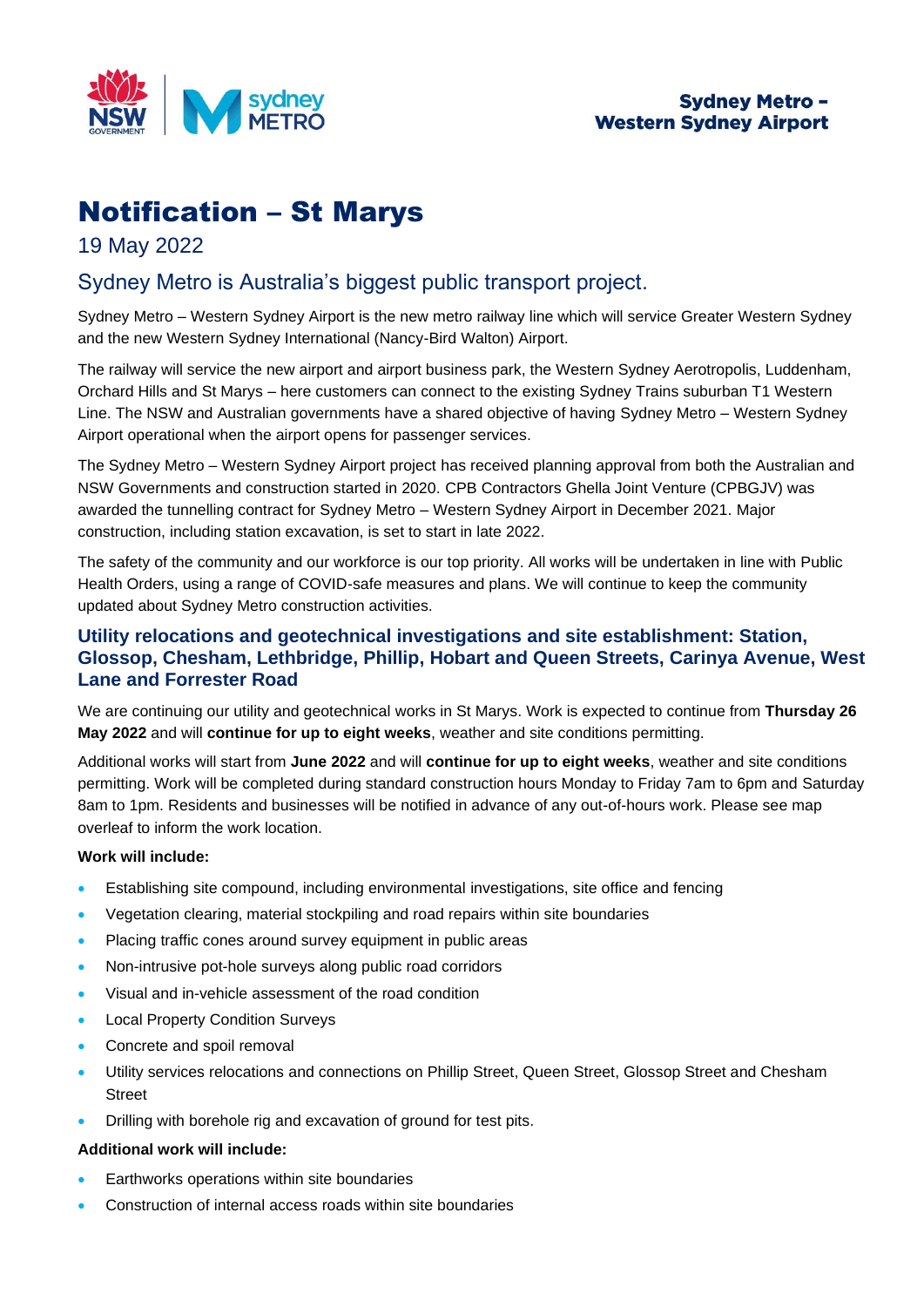

# **Station Plaza and old bus interchange demolition: Station and Phillip Streets**

Stage 2 of demolition works is expected to start from **Monday 30 May 2022 and will continue for up to 8 weeks**, weather and site conditions permitting.

- Removing awnings and signage from buildings
- Installing scaffolding and hoarding
- Safely removing hazardous material
- Demolishing buildings and structures
- Vegetation removal
- Establishing a temporary site access road
- Delivering and removing machinery, equipment and building materials
- Reinstating areas impacted by the work.

#### **What to expect:**

- Each geotechnical investigation location will take 1-2 days to complete, and the drill rig will remain in position during this time
- Traffic controllers and signage will be used to direct pedestrians and traffic safely around work areas
- Some activities will generate noise, vibration and dust. Mitigation measures will be in place to minimise these impacts including noise and vibration monitoring, respite periods and dust suppression.
- Increased vehicle movements in and around the site
- Temporary parking restrictions in some locations.

#### **Equipment used:**

Equipment for this work includes but is not limited to barriers, traffic management devices, vacuum excavation vehicle, excavators, heavy vehicles and trailers, drill rig, ride-on mower, directional drilling rig, water carts, mistsprayers, pneumatic drills, concrete saws, mobile cranes, bobcats, chain saws, telehandler, generators, compaction rammers, mulchers, survey equipment, light vehicles, specialist survey vehicles, spoil trucks, large earthworks equipment and shotcrete rig.

#### **Changes to traffic, pedestrian and cyclist routes:**

During the work, traffic control will be in place to assist motorists, pedestrians and cyclists with any changes to traffic conditions. This may include contraflow and stop-slow traffic controls. The times of these changes will vary and are dependent on road authority approvals. Access to driveways and buildings will be maintained at all times.

- **1800 717 703** Community information line open 24 hours
- **sydneymetrowsa@transport.nsw.gov.au**
- Sydney Metro Western Sydney Airport, PO Box K659, Haymarket NSW 1240
- <sup>(3)</sup> If you need an interpreter, contact TIS National on 131 450 and ask them to call 1800 717 703 SBT0012